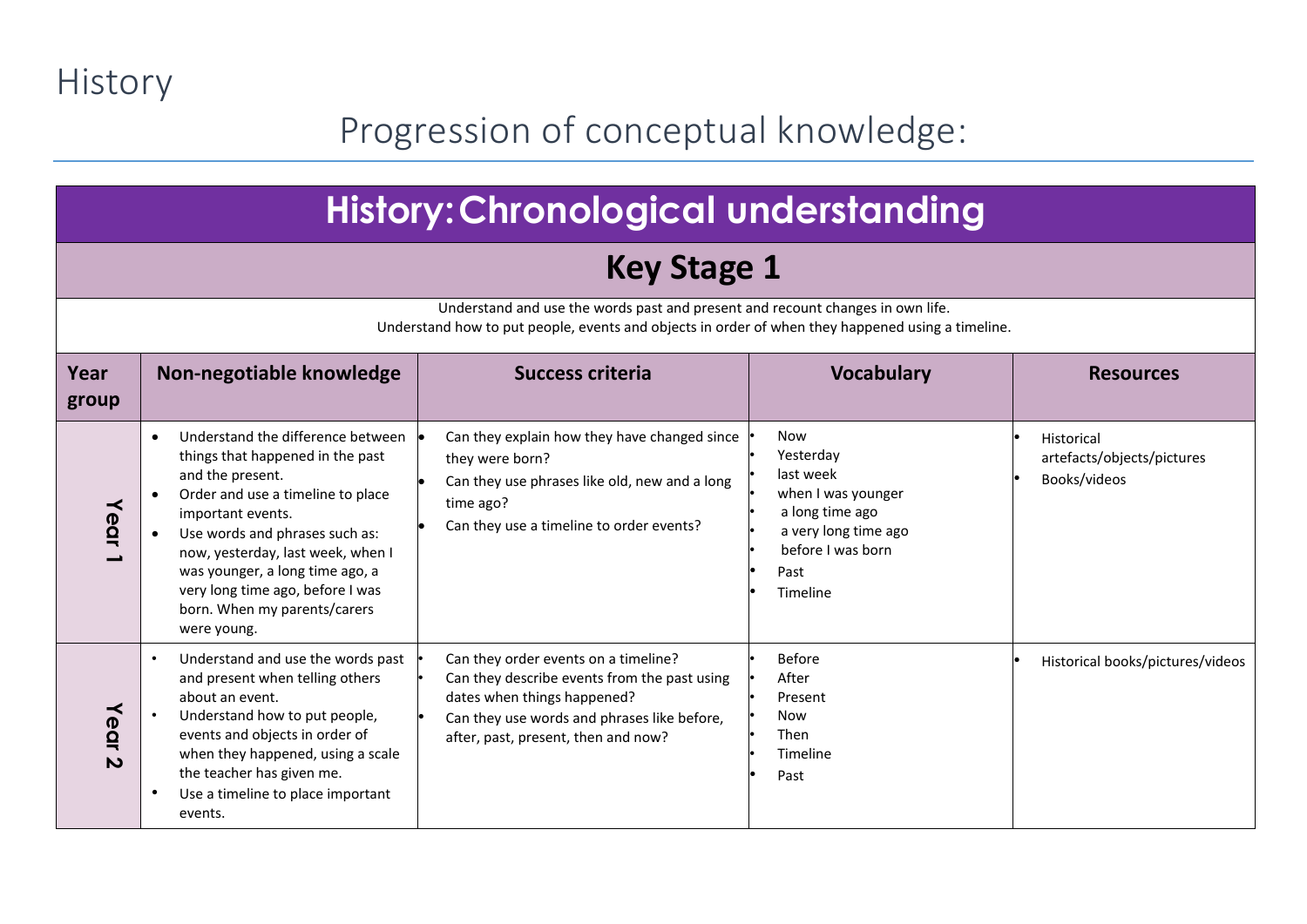#### **Key Stage 2**

Order significant events, movements and dates on a timeline. Identify and compare changes within and across different periods.

Understand how some historical events occurred concurrently in different locations

|                  | Non-negotiable knowledge                                                                                                                                                                                                                                                           | <b>Success Criteria</b>                                                                                                                                                                                                                                                                                        | <b>Vocabulary</b>                                                                                                                 | <b>Resources</b>                                        |
|------------------|------------------------------------------------------------------------------------------------------------------------------------------------------------------------------------------------------------------------------------------------------------------------------------|----------------------------------------------------------------------------------------------------------------------------------------------------------------------------------------------------------------------------------------------------------------------------------------------------------------|-----------------------------------------------------------------------------------------------------------------------------------|---------------------------------------------------------|
| Year<br>ω        | Understand that a timeline can be<br>$\bullet$<br>divided into BC (Before Christ) and AD<br>(Anno Domini)<br>Use a timeline to place historical events<br>in chronological order.<br>Describe dates of and order significant<br>events from the period studied.                    | Can they use a timeline within a specific<br>period of history to set out the order that<br>things may have happened?<br>Can they use their mathematical knowledge<br>to work out how long ago events<br>happened?<br>Can they describe events from the past<br>$\bullet$<br>using dates when things happened? | <b>BC</b><br>$\bullet$<br>AD<br>$\bullet$<br>$\bullet$<br>Timeline<br>$\bullet$<br>Past<br>Present<br><b>Before</b><br><b>Now</b> | Books/videos/pictures/podcasts<br>Timelines             |
| Year<br>4        | Understand that a timeline can be<br>$\bullet$<br>divided into BC (Before Christ) and AD<br>(Anno Domini)<br>Order significant events and dates on a<br>timeline.<br>Describe the main changes in a period<br>$\bullet$<br>in history.                                             | Can they use their mathematical skills to<br>round up time differences into centuries<br>and decades?<br>Can they plot events on a timeline using<br>$\bullet$<br>centuries?                                                                                                                                   | BC<br>$\bullet$<br><b>AD</b><br>$\bullet$<br>Timeline<br>$\bullet$<br>Past present<br>٠                                           | Books/videos/pictures/podcasts<br><b>Timelines</b>      |
| Year<br><b>ဟ</b> | Understand that a timeline can be<br>$\bullet$<br>divided into BC (Before Christ) and AD<br>(Anno Domini)<br>Order significant events, movements<br>and dates on a timeline.<br>Describe the main changes in a period<br>in history.                                               | Can they draw a timeline with different<br>$\bullet$<br>historical periods showing key historical<br>events or lives of significant people?                                                                                                                                                                    | <b>BC</b><br>$\bullet$<br>AD<br>$\bullet$<br>Timeline<br>$\bullet$<br>$\bullet$<br>Past<br>Present                                | <b>Blank timeline</b><br>Books/videos/pictures/podcasts |
| Year<br>๛        | Order significant events, movements<br>and dates on a timeline.<br>Identify and compare changes within<br>and across different periods.<br>Understand how some historical events<br>occurred concurrently in different<br>locations i.e. Ancient Egypt and<br>Prehistoric Britain. | Can they place features of historical events<br>and people from the past societies and<br>periods in a chronological framework?<br>Can they identify and explain differences,<br>similarities and changes between different<br>periods of history?                                                             | BC<br><b>AD</b><br>Timeline<br>$\bullet$<br>Past<br>$\bullet$<br>Present                                                          | <b>Blank timeline</b><br>Books/videos/pictures/podcasts |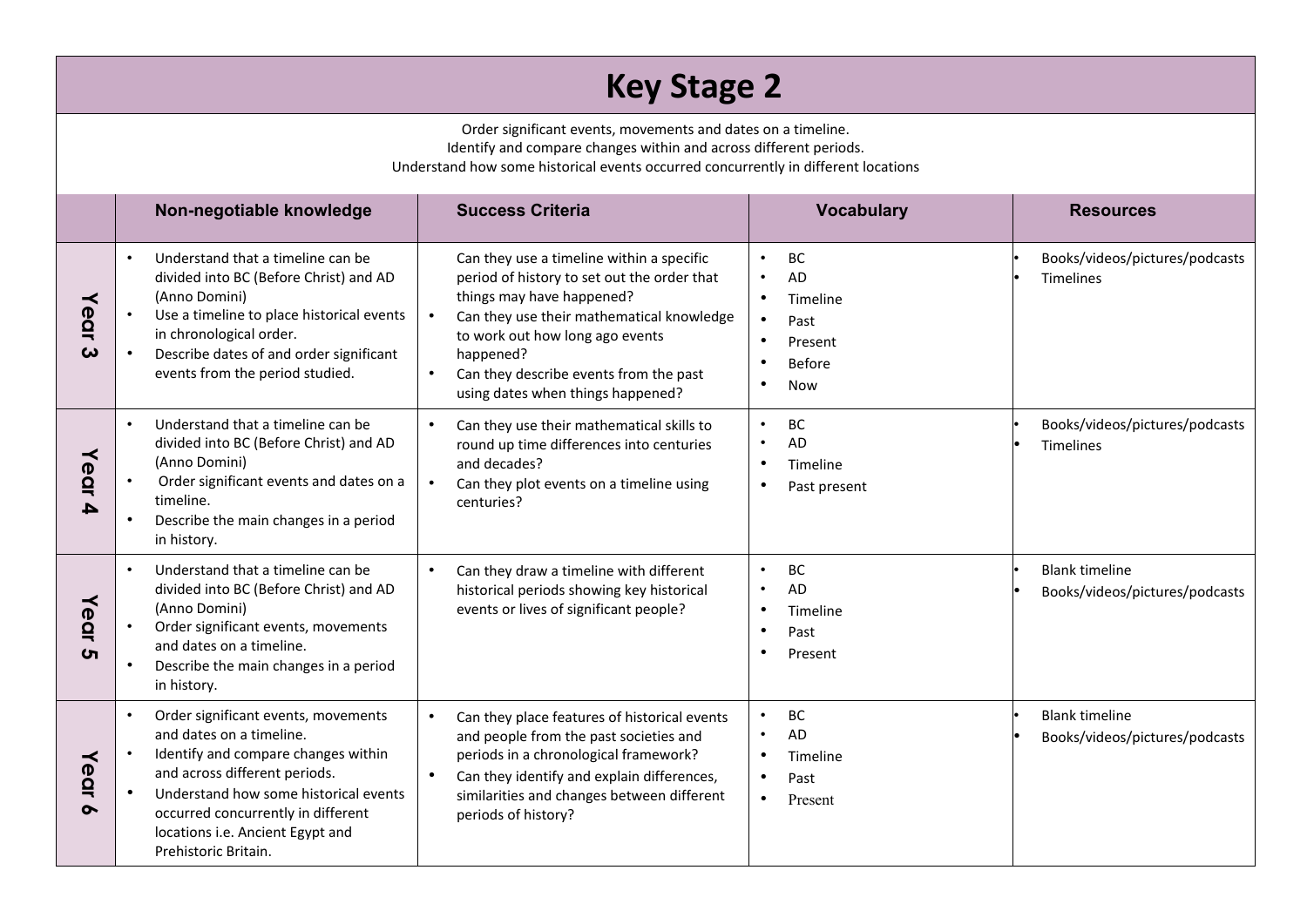## **History:Knowledge and understanding of events, people and changes in the past.**

## **Key Stage 1**

Use information and describe the differences between then and now.

Recount the main events from a significant events give reasons why people in the past may have acted in the way they did.

| Year<br>group  | Non-negotiable knowledge                                                                                                                                                                                                                                                       | <b>Success criteria</b>                                                                                                                                                                                                                                               | <b>Vocabulary</b>                                        | <b>Resources</b>                                                                                        |  |
|----------------|--------------------------------------------------------------------------------------------------------------------------------------------------------------------------------------------------------------------------------------------------------------------------------|-----------------------------------------------------------------------------------------------------------------------------------------------------------------------------------------------------------------------------------------------------------------------|----------------------------------------------------------|---------------------------------------------------------------------------------------------------------|--|
| Y <sub>1</sub> | Recall some facts about<br>people/events before living memory<br>Say why people may have acted the<br>way they did.                                                                                                                                                            | Can they explain how they have changed .<br>since they were born?<br>Can they explain how some people have<br>helped us to have better lives?<br>Can they give examples of things that<br>were different in the past?                                                 | Before<br>In the past<br>Different<br>Same               | Books/videos/pictures/podcasts<br>Artefacts<br>Real life experiences - talking to older<br>generations. |  |
| Y <sub>2</sub> | Use information to describe the past.<br>Describe the differences between<br>then and now.<br>Look at evidence to give and explain<br>reasons why people in the past may<br>have acted in the way they did.<br>Recount the main events from a<br>significant event in history. | Can they research the life of a famous<br>person from the past using different<br>sources of evidence?<br>Can they recount the life of someone<br>famous from Britain who lived in the<br>past?<br>Can they explain what they did earlier<br>and what they did later? | <b>Before</b><br>In the past<br><b>Different</b><br>Same | Books/videos/pictures/podcasts<br>Artefacts                                                             |  |
|                | <b>Key Stage 2</b>                                                                                                                                                                                                                                                             |                                                                                                                                                                                                                                                                       |                                                          |                                                                                                         |  |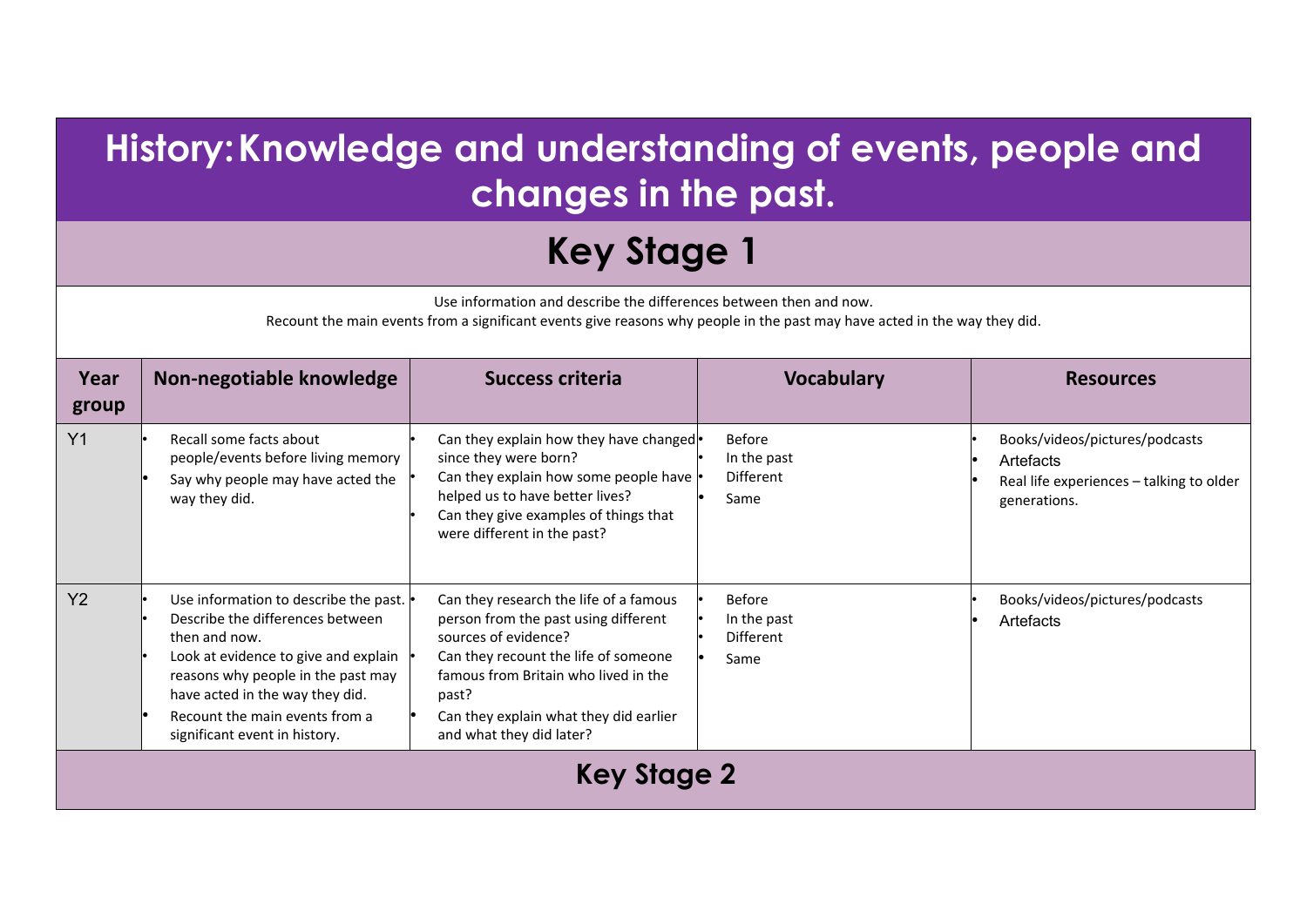| Choose reliable sources of information and give reasons why changes may have occurred. |                                                                                                                                                                                                                                                                                                                                                                                                                            |                                                                                                                                                                                                                                                       |                                                                                                    |                                              |  |
|----------------------------------------------------------------------------------------|----------------------------------------------------------------------------------------------------------------------------------------------------------------------------------------------------------------------------------------------------------------------------------------------------------------------------------------------------------------------------------------------------------------------------|-------------------------------------------------------------------------------------------------------------------------------------------------------------------------------------------------------------------------------------------------------|----------------------------------------------------------------------------------------------------|----------------------------------------------|--|
|                                                                                        | Describe similarities and differences between some people, events and artefacts studied.                                                                                                                                                                                                                                                                                                                                   |                                                                                                                                                                                                                                                       |                                                                                                    |                                              |  |
|                                                                                        |                                                                                                                                                                                                                                                                                                                                                                                                                            | Make links between some of the features of past societies and describe how some of the things studied in the past affect/influence life today.                                                                                                        |                                                                                                    |                                              |  |
| Year                                                                                   | Non-negotiable knowledge                                                                                                                                                                                                                                                                                                                                                                                                   | <b>Success criteria</b>                                                                                                                                                                                                                               | <b>Vocabulary</b>                                                                                  | <b>Resources</b>                             |  |
| group                                                                                  |                                                                                                                                                                                                                                                                                                                                                                                                                            |                                                                                                                                                                                                                                                       |                                                                                                    |                                              |  |
| Year<br>$\boldsymbol{\omega}$                                                          | Use evidence to describe the<br>$\bullet$<br>culture and leisure activities from<br>the past.<br>$\bullet$<br>Use evidence to describe the<br>clothes, way of life and actions of<br>people in the past.<br>$\bullet$<br>Use evidence to describe buildings<br>and their uses of people from the<br>past                                                                                                                   | Can they explain how an event from the<br>past has shaped our lives today?<br>Can they explain some of the times<br>when Britain has been invaded?                                                                                                    | Similarities<br><b>Differences</b><br>In the past<br>Before<br>After                               | Artefacts<br>Books/videos/pod casts/pictures |  |
| Year<br>4                                                                              | Use evidence to describe what<br>$\bullet$<br>was important to people from the<br>past.<br>Use evidence to show how the<br>$\bullet$<br>lives of rich and poor people from<br>the past differed.<br>Describe similarities and<br>$\bullet$<br>differences between people,<br>events and artefacts studied.<br>Describe how some of the things I<br>$\bullet$<br>have studied from the past<br>affect/influence life today. | Can they explain how the lives of<br>wealthy people were different from<br>poorer people?<br>Can they explain how an event from the<br>past has shaped our lives today?<br>Can they research two versions of an<br>event and explain how they differ? | Similarities<br><b>Differences</b><br>In the past<br><b>Before</b><br>After                        | Artefacts<br>Books/videos/pod casts/pictures |  |
| Year<br>ပာ                                                                             | Choose reliable sources of<br>$\bullet$<br>information to find out about the<br>past.<br>Give own reasons why changes<br>$\bullet$<br>may have occurred, backed up by<br>evidence.<br>Describe similarities and<br>$\bullet$<br>differences between some<br>people, events and artefacts<br>studied                                                                                                                        | Can they identify and explain<br>propaganda?<br>Can they describe a key event from<br>Britain's past using a range of evidence<br>from different sources?<br>Can they research two versions of an<br>event and explain how they differ?               | Similarities<br><b>Differences</b><br>In the past<br><b>Before</b><br>After<br>Evidence<br>Sources | Artefacts<br>Books/videos/pod casts/pictures |  |

 $\mathbf{I}$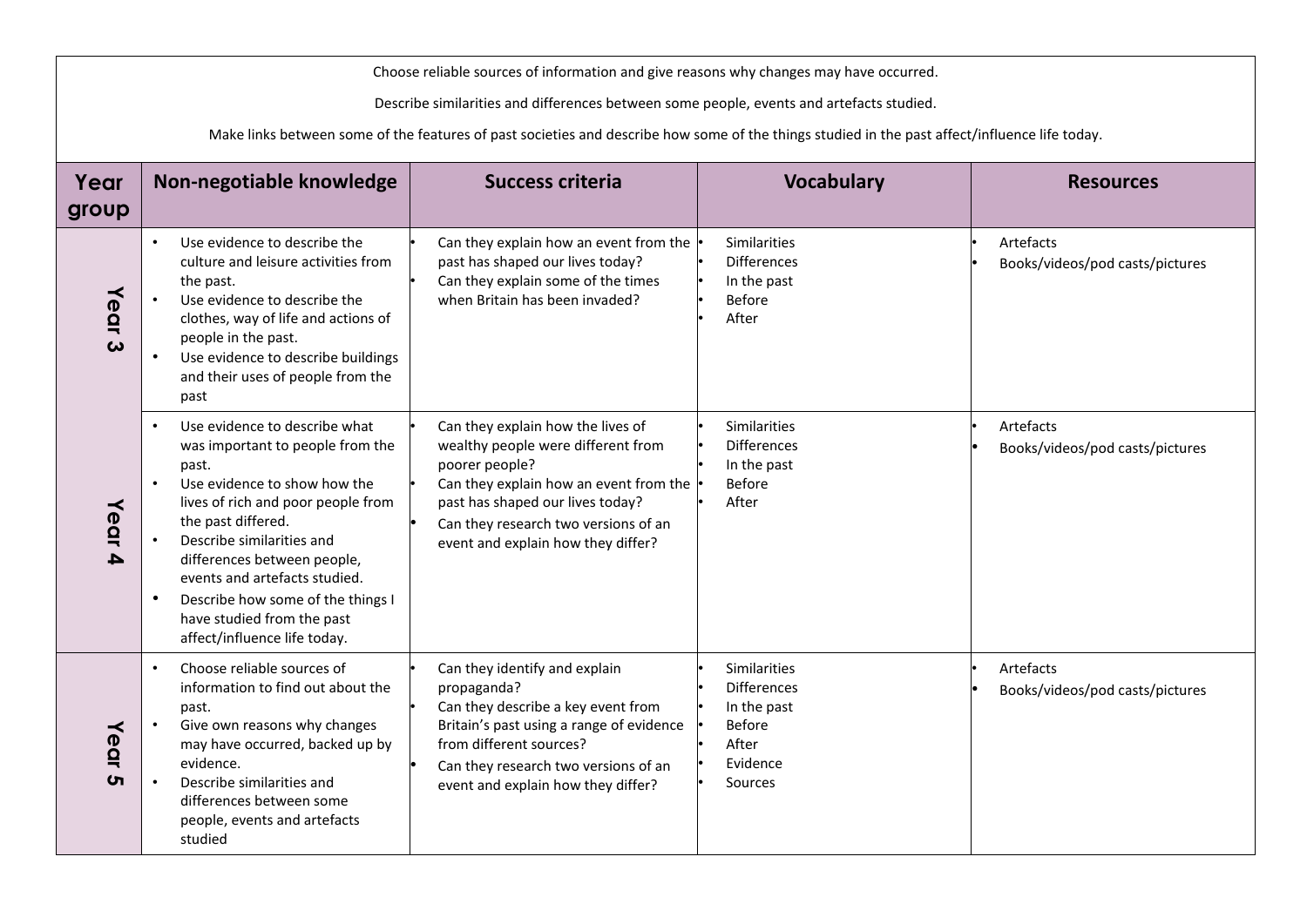|                       | Describe how historical events<br>$\bullet$<br>studied affect/influence life today.<br>Make links between some of the<br>$\bullet$<br>features of past societies.                                                                                                                                                                                                                                                                                                                       |                                                                                                                                                                                                                                                                                                                                                                                                                                                                                                                                                                                                                                                                                                            |                                                                                                    |                                              |
|-----------------------|-----------------------------------------------------------------------------------------------------------------------------------------------------------------------------------------------------------------------------------------------------------------------------------------------------------------------------------------------------------------------------------------------------------------------------------------------------------------------------------------|------------------------------------------------------------------------------------------------------------------------------------------------------------------------------------------------------------------------------------------------------------------------------------------------------------------------------------------------------------------------------------------------------------------------------------------------------------------------------------------------------------------------------------------------------------------------------------------------------------------------------------------------------------------------------------------------------------|----------------------------------------------------------------------------------------------------|----------------------------------------------|
| ≺<br>ear<br>$\bullet$ | Choose reliable sources of<br>$\bullet$<br>information to find out about the<br>past.<br>Give reasons why changes may<br>$\bullet$<br>have occurred, backed up by<br>evidence.<br>Describe similarities and<br>$\bullet$<br>differences between some<br>people, events and artefacts<br>studied.<br>Describe how some of the things<br>$\bullet$<br>studied from the past<br>affect/influence life today.<br>Make links between some of the<br>$\bullet$<br>features of past societies. | Can they summarise the main events<br>from a period of history, explaining the<br>order of events and what happened?<br>Can they summarise how Britain has had  •<br>a major influence on the world?<br>Can they explain how parliament effects<br>decision making in Britain?<br>Can they describe a key event from<br>Britain's past using a wide range of<br>evidence from different sources?<br>Can they describe how crime and<br>punishment has changed over a period<br>of time?<br>Can they summarise how Britain may<br>have learnt from other countries and<br>civilizations?<br>Can they identify and explain<br>differences, similarities and changes<br>between different periods of history? | Similarities<br><b>Differences</b><br>In the past<br><b>Before</b><br>After<br>Evidence<br>Sources | Artefacts<br>Books/videos/pod casts/pictures |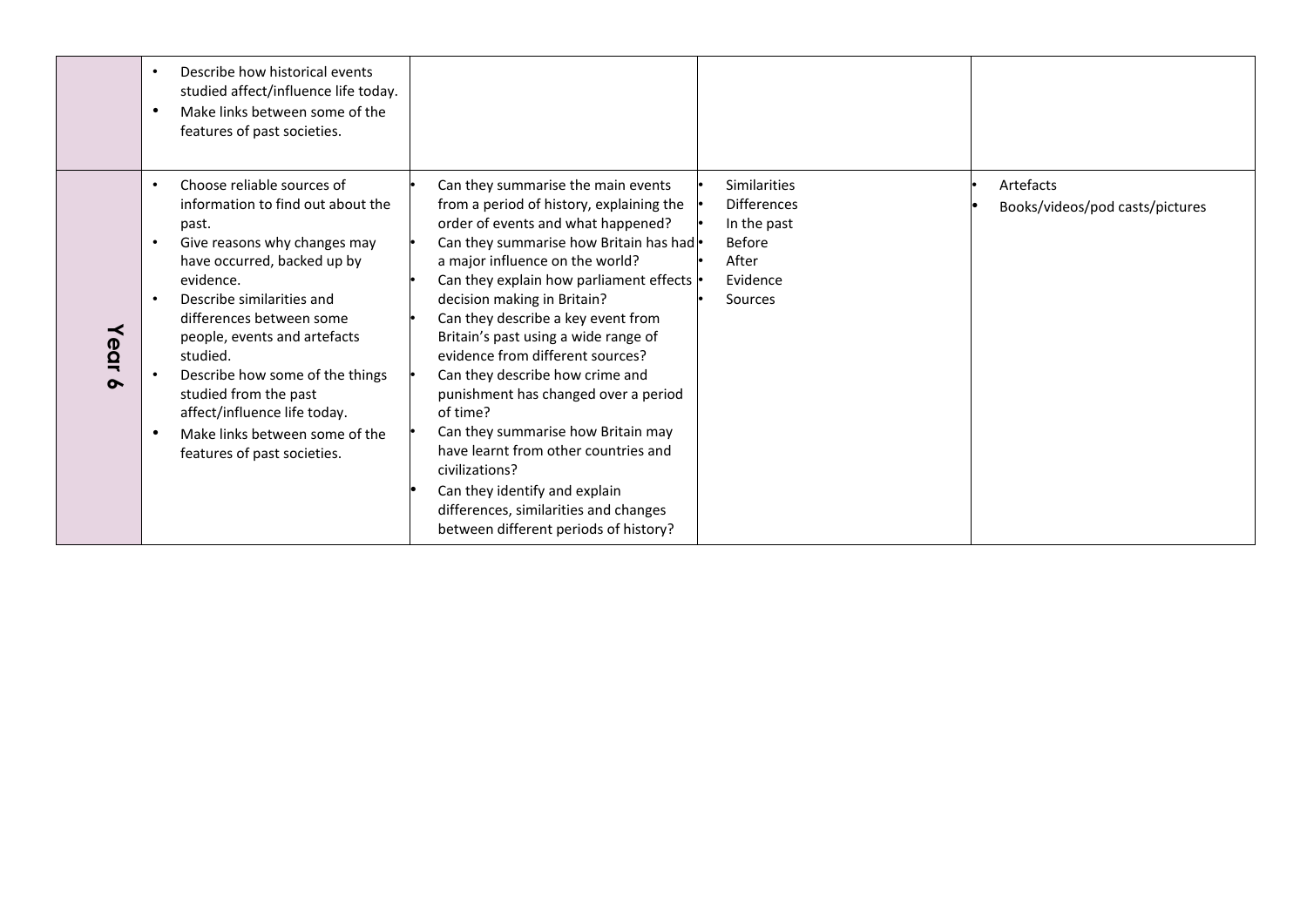|                                                                                                                           | <b>History: Historical enquiry</b>                                                                                                                                                                                                                                                                                 |                                                                                                                                                                                                                                        |                                                               |                                                    |  |
|---------------------------------------------------------------------------------------------------------------------------|--------------------------------------------------------------------------------------------------------------------------------------------------------------------------------------------------------------------------------------------------------------------------------------------------------------------|----------------------------------------------------------------------------------------------------------------------------------------------------------------------------------------------------------------------------------------|---------------------------------------------------------------|----------------------------------------------------|--|
|                                                                                                                           | <b>Key Stage 1</b>                                                                                                                                                                                                                                                                                                 |                                                                                                                                                                                                                                        |                                                               |                                                    |  |
| Identify different ways in which the past is represented.<br>Use a wide range of information to ask and answer questions. |                                                                                                                                                                                                                                                                                                                    |                                                                                                                                                                                                                                        |                                                               |                                                    |  |
|                                                                                                                           | <b>Non-negotiable Knowledge</b>                                                                                                                                                                                                                                                                                    | <b>Success Criteria</b>                                                                                                                                                                                                                | <b>Vocabulary</b>                                             | <b>Resources</b>                                   |  |
| ear                                                                                                                       | Identify different ways in which the<br>past is represented<br>Explore events, look at pictures<br>and ask questions i.e, "Which<br>things are old and which are new?"<br>or "What were people doing?"<br>Look at objects from the past and<br>ask questions i.e, "What were they<br>used for?" and try to answer. | Can they answer questions about new and<br>old objects?<br>Can they find out things about the past by<br>talking to an older person?<br>Can they give examples of things that were<br>different when my grandparents were<br>children? | <b>Question starters</b><br>Conjunctions - because, if and so | Books/videos/podcasts with<br>relevant information |  |
| Year<br>N                                                                                                                 | Identify different ways in which the<br>past is represented.<br>Ask questions about the past.<br>Use a wide range of information to<br>answer questions.                                                                                                                                                           | Can they answer questions using books and<br>the internet?<br>Can they research the life of a famous person<br>from the past using different sources of<br>evidence?                                                                   | <b>Question starters</b><br>Conjunctions - because, if and so | Books/videos/podcasts with<br>relevant information |  |

#### **Key Stage 2** Use documents, printed sources (e.g. archive materials) the Internet, databases, pictures, photographs, music, artefacts, historic buildings, visits to museums and galleries and visits to sites to collect evidence and ask questions about the past.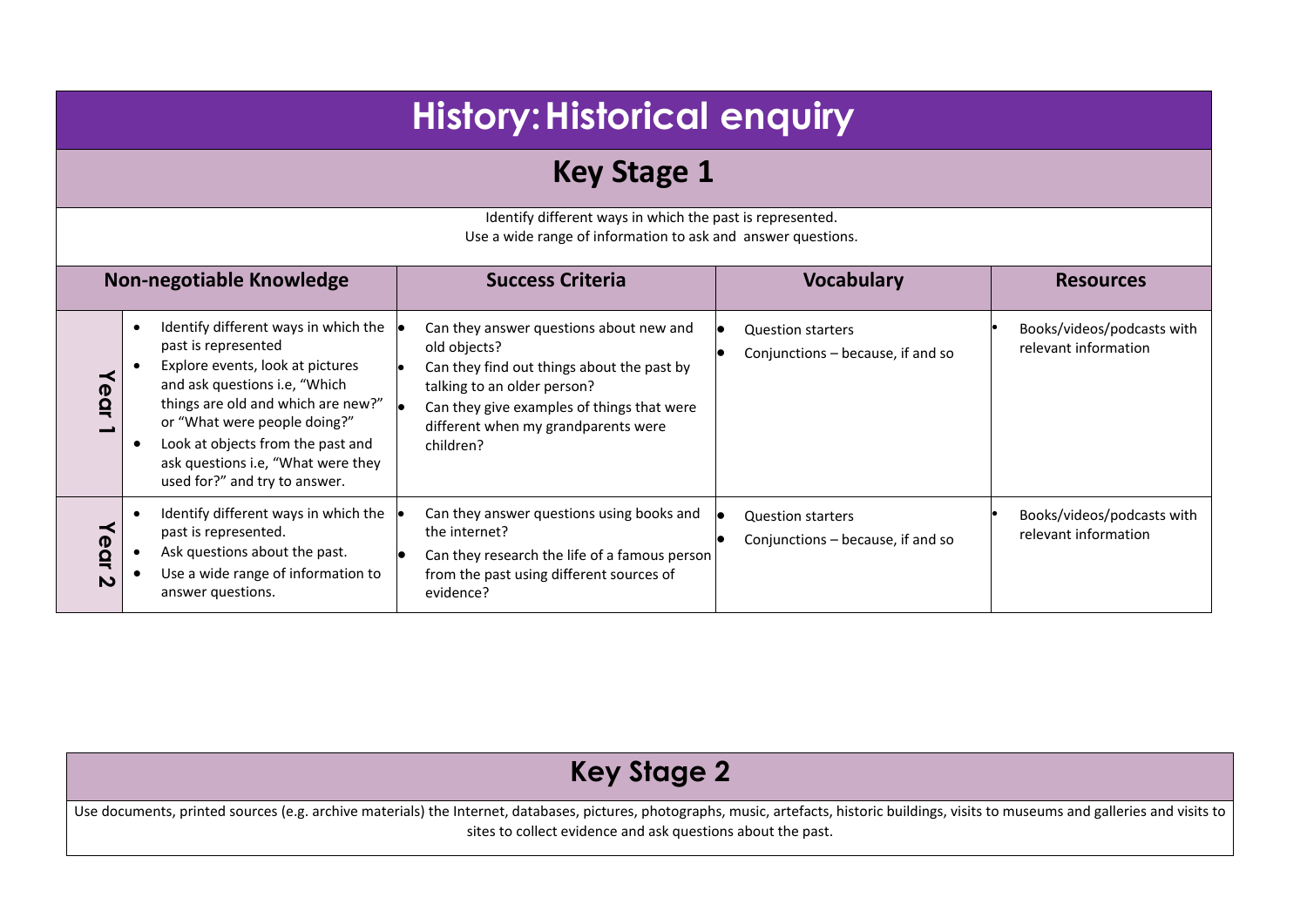|                      | Non-negotiable knowledge                                                                                                                                                                                                                                                                                                                                                                                                                                             | <b>Success criteria</b>                                                                                                                                                                                                                   | <b>Vocabulary</b>                                                                                                             | <b>Resources</b>                                   |
|----------------------|----------------------------------------------------------------------------------------------------------------------------------------------------------------------------------------------------------------------------------------------------------------------------------------------------------------------------------------------------------------------------------------------------------------------------------------------------------------------|-------------------------------------------------------------------------------------------------------------------------------------------------------------------------------------------------------------------------------------------|-------------------------------------------------------------------------------------------------------------------------------|----------------------------------------------------|
| ≺<br><b>POI</b><br>ω | Use documents, printed sources,<br>the Internet, databases, pictures,<br>photographs, music, artefacts,<br>historic buildings, visits to<br>museums and galleries and visits to<br>sites as evidence about the past.<br>Ask questions and find answers<br>about the past.                                                                                                                                                                                            | Can they research in order to find similarities<br>and difference between two or more periods<br>in history?<br>Can they use research skills to find answers to<br>specific historical questions?                                         | <b>Question starters</b><br>Conjunctions - because, if, so and<br>therefore.                                                  | Books/videos/podcasts with<br>relevant information |
| Year<br>A            | Use documents, printed sources,<br>the Internet, databases, pictures,<br>photographs, music, artefacts,<br>historic buildings, visits to<br>museums or galleries and visits to<br>sites to collect evidence about the<br>past.<br>Ask questions and find answers<br>about the past.                                                                                                                                                                                  | Can they research what it was like for<br>children in a given period of history and<br>present my findings to an audience?<br>Can they explain how historic items and<br>artefacts can be used to help build up a<br>picture of the past? | <b>Question starters</b><br>Conjunctions - because, if, so and<br>therefore.<br>Evidence<br>Sources                           | Books/videos/podcasts with<br>relevant information |
| Year<br>ហ            | Use documents, printed sources<br>the Internet, databases, pictures,<br>photographs, music, artefacts,<br>historic buildings, visits to<br>museums and galleries and visits to<br>sites to collect evidence about the<br>past.<br>Choose reliable sources of<br>$\bullet$<br>evidence to answer questions,<br>realising that there is often not a<br>single answer to historical<br>questions.<br>Investigate own lines of enquiry by<br>posing questions to answer. | Can they test out a hypothesis in order to<br>$\bullet$<br>answer a question?<br>$\bullet$<br>Can they research two versions of an event<br>and explain how they differ?                                                                  | $\bullet$<br><b>Question starters</b><br>$\bullet$<br>Conjunctions - because, if, so and<br>therefore.<br>Evidence<br>Sources | Books/videos/podcasts with<br>relevant information |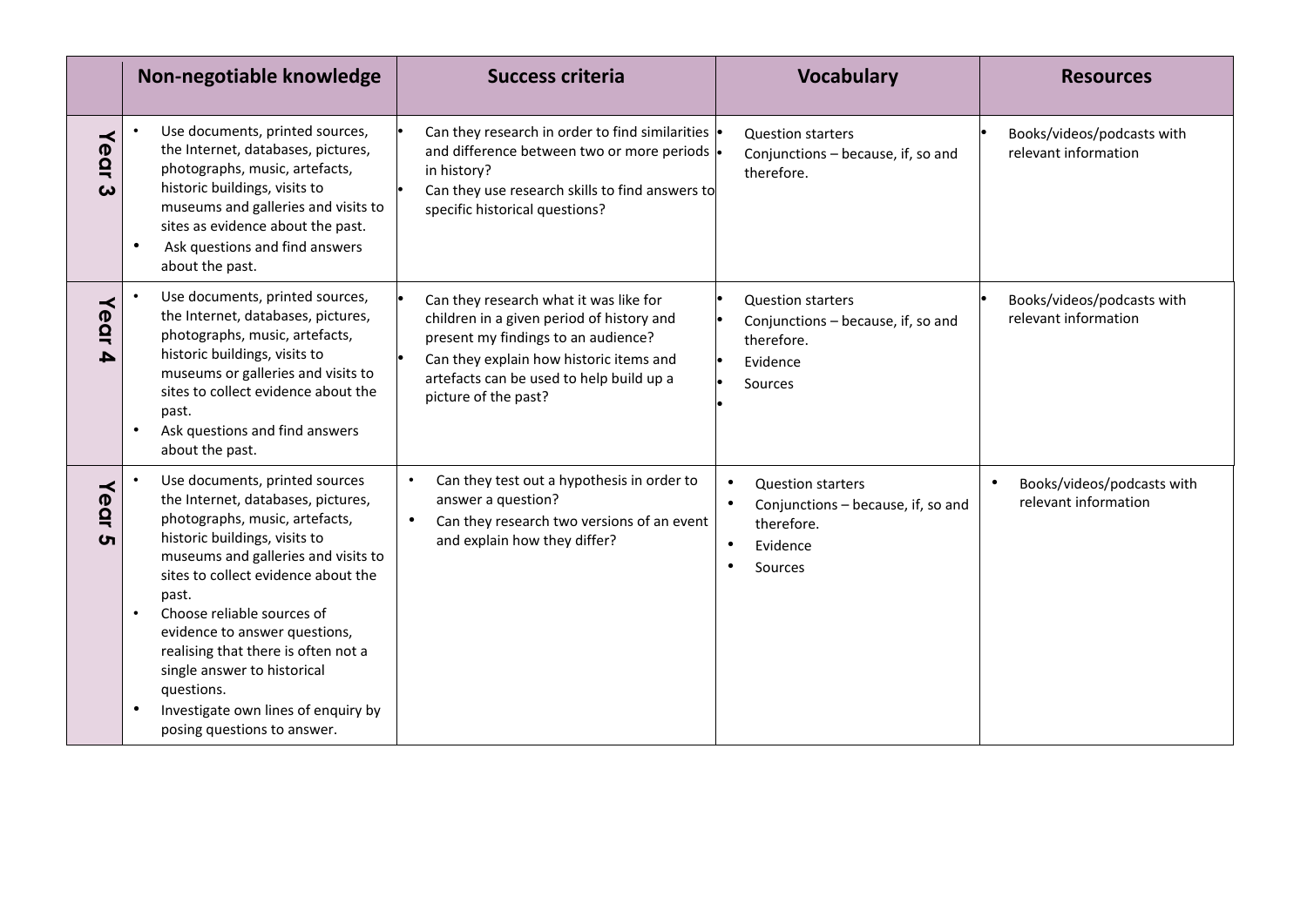| $\boldsymbol{\sigma}$<br>$\sim$ | Use documents, printed sources,<br>the Internet, databases, pictures,<br>photographs, music, artefacts,<br>historic buildings, visits to<br>museums and galleries and visits to<br>sites to collect evidence about the<br>past.<br>Choose reliable sources of<br>evidence to answer questions,<br>realising that there is often not a<br>single answer to historical<br>questions.<br>Investigate own lines of enquiry by<br>posing questions to answer. | Can they describe a key event from Britain's<br>past using a wide range of evidence from<br>different sources?<br>Can they describe the features of historical<br>events and way of life from periods they have<br>studied? | <b>Question starters</b><br>Conjunctions - because, if, so and<br>therefore.<br>Evidence<br>Sources | Books/videos/podcasts with<br>relevant information |
|---------------------------------|----------------------------------------------------------------------------------------------------------------------------------------------------------------------------------------------------------------------------------------------------------------------------------------------------------------------------------------------------------------------------------------------------------------------------------------------------------|-----------------------------------------------------------------------------------------------------------------------------------------------------------------------------------------------------------------------------|-----------------------------------------------------------------------------------------------------|----------------------------------------------------|
|---------------------------------|----------------------------------------------------------------------------------------------------------------------------------------------------------------------------------------------------------------------------------------------------------------------------------------------------------------------------------------------------------------------------------------------------------------------------------------------------------|-----------------------------------------------------------------------------------------------------------------------------------------------------------------------------------------------------------------------------|-----------------------------------------------------------------------------------------------------|----------------------------------------------------|

| <b>History: Historical interpretation</b>                                                                                                                                                                     |                         |                   |                  |  |
|---------------------------------------------------------------------------------------------------------------------------------------------------------------------------------------------------------------|-------------------------|-------------------|------------------|--|
| Key Stage 1                                                                                                                                                                                                   |                         |                   |                  |  |
| Look at and use books and pictures, stories, eye witness accounts, pictures, photographs, artefacts, historic buildings, museums, galleries, historical sites and the internet to find out about<br>the past. |                         |                   |                  |  |
| Non-negotiable<br>Knowledge                                                                                                                                                                                   | <b>Success Criteria</b> | <b>Vocabulary</b> | <b>Resources</b> |  |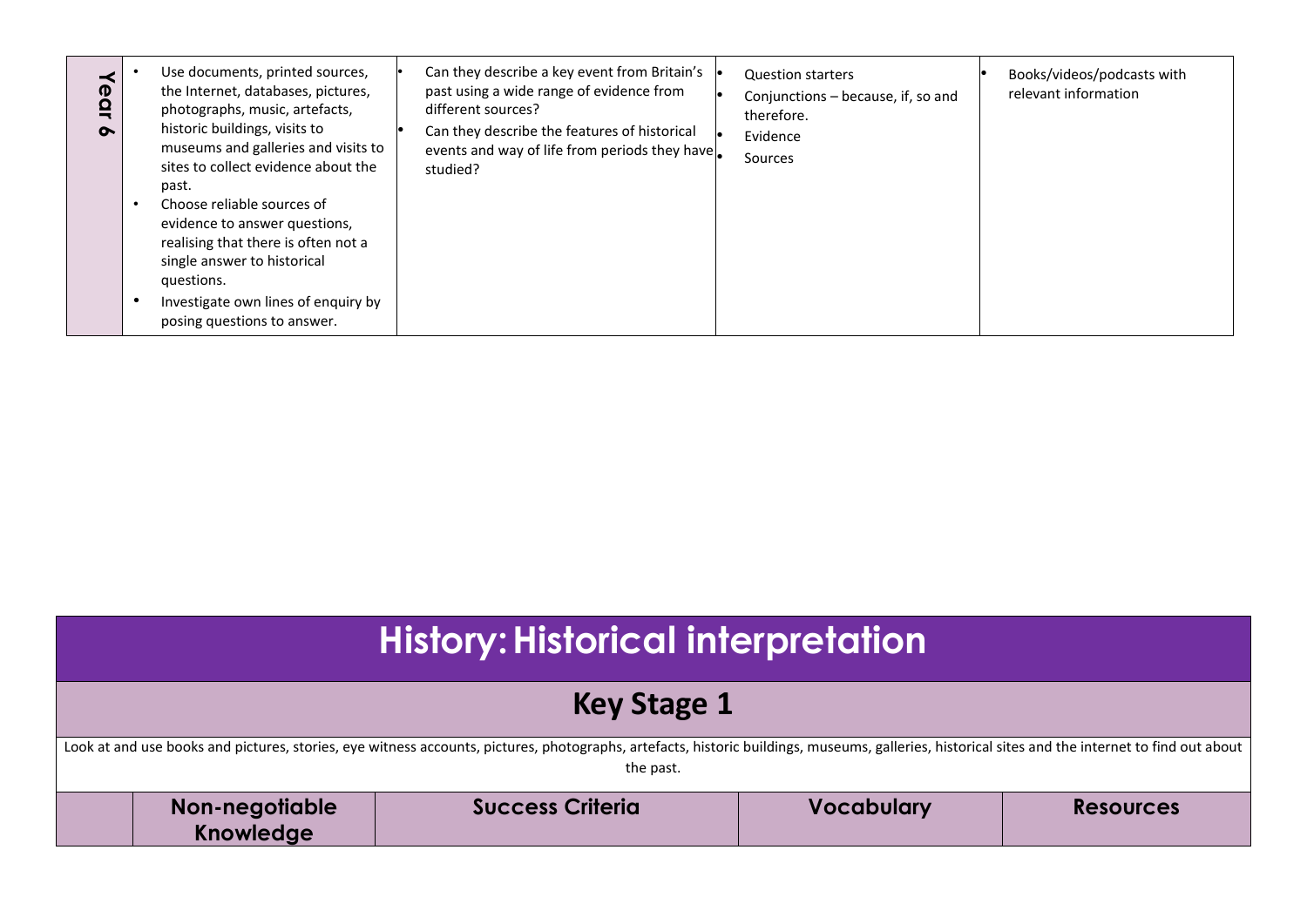| ≺<br>Ω                                                  | Look at books, videos,<br>photographs, pictures and<br>artefacts to find out about the<br>past.                                                                                                                              | Can they spot old and new things in a picture?<br>Can they recognise that some objects belonged to<br>the past?                                                   | Now<br>Then<br><b>Before</b><br>After<br>A long time ago<br>Evidence | Books/videos/podcasts with<br>relevant information |
|---------------------------------------------------------|------------------------------------------------------------------------------------------------------------------------------------------------------------------------------------------------------------------------------|-------------------------------------------------------------------------------------------------------------------------------------------------------------------|----------------------------------------------------------------------|----------------------------------------------------|
| <sup>(D)</sup><br>$\mathbf{a}$<br>$\boldsymbol{\omega}$ | Look at and use books and<br>pictures, stories, eye witness<br>accounts, pictures,<br>photographs, artefacts, historic<br>buildings, museums, galleries,<br>historical sites and the internet<br>to find out about the past. | Can they answer questions using books and the<br>internet?<br>Can they research the life of a famous person from<br>the past using different sources of evidence? | Now<br>Then<br><b>Before</b><br>After<br>A long time ago<br>Evidence | Books/videos/podcasts with<br>relevant information |

|  | <b>Key Stage 2</b> |  |
|--|--------------------|--|
|--|--------------------|--|

Evaluate evidence to choose the most reliable forms.

Know that people both in the past have a point of view and that this can affect interpretation.

Give clear reasons why there may be different accounts of history, linking this to factual understanding of the past.

|                       | Non-negotiable knowledge                                          | <b>Success Criteria</b>                                                                                                                                                                           | <b>Vocabulary</b>                                                                          | <b>Resources</b>                       |
|-----------------------|-------------------------------------------------------------------|---------------------------------------------------------------------------------------------------------------------------------------------------------------------------------------------------|--------------------------------------------------------------------------------------------|----------------------------------------|
| $\mathbf 0$<br>Ω<br>ω | Explore the idea that there are<br>different accounts of history. | Can they use research skills to find answers to<br>specific historical questions?<br>Can they research in order to find similarities and<br>difference between two or more periods in<br>history? | Past<br>Present<br>A long time ago<br>During this time<br>Similar<br>Different<br>Evidence | Books/videos/podcasts and<br>pictures. |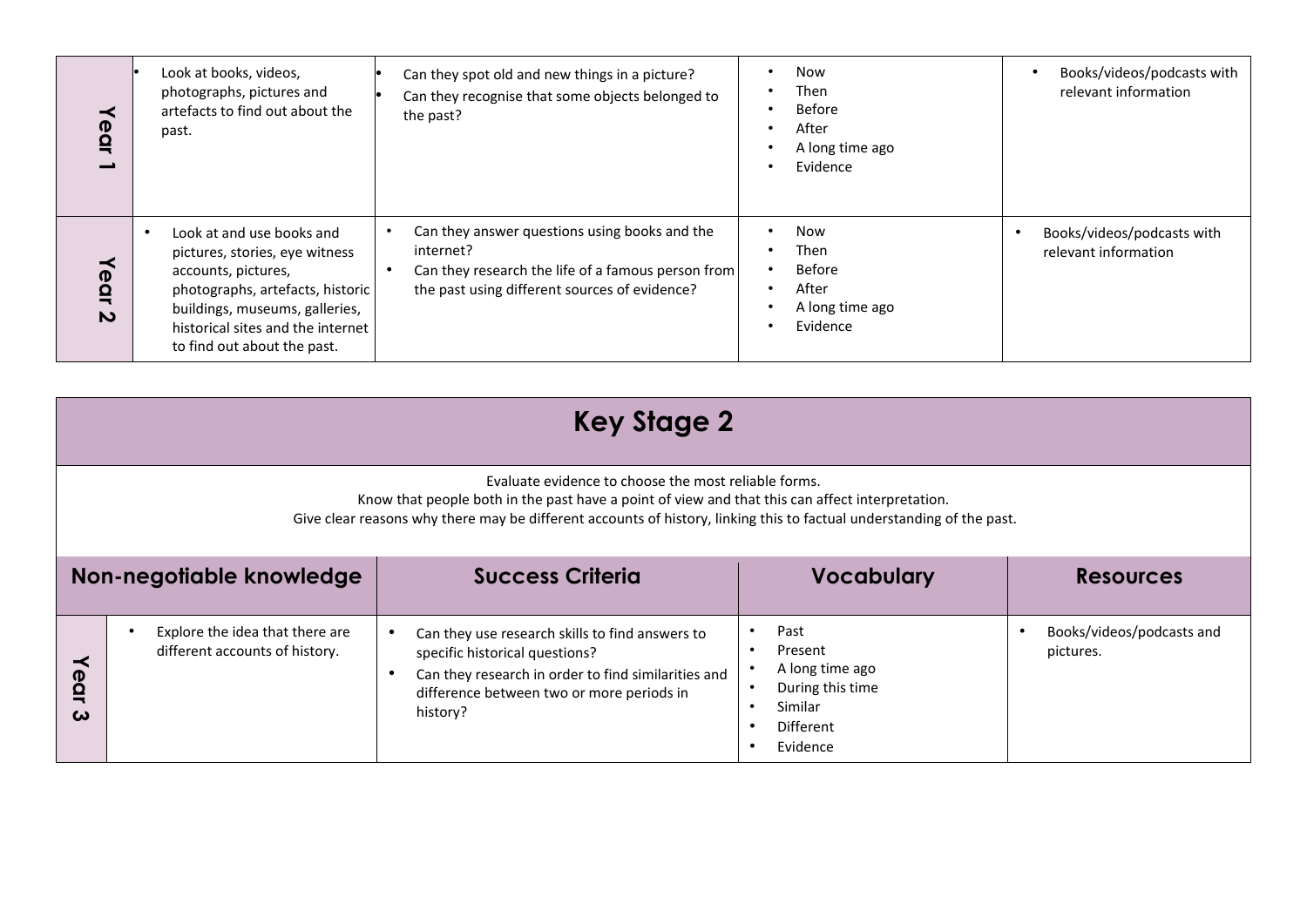| ≺<br>ear<br>4         | Look at different versions of the<br>$\bullet$<br>same event in history and<br>identify differences.<br>Know that people in the past<br>$\bullet$<br>represent events or ideas in a<br>way that persuades others.                                                                                                                            | Can they research two versions of an event and<br>explain how they differ?<br>Can they research what it was like for children in a<br>given period of history and present their findings?                                                                                                                                                                                                                                                                                                                                                                                                                                                | Past<br>$\bullet$<br>Present<br>$\bullet$<br>During this time<br>Similar<br>$\bullet$<br>Different<br>$\bullet$<br>Evidence<br>$\bullet$                                                            | Books/videos/podcasts and<br>$\bullet$<br>pictures. |
|-----------------------|----------------------------------------------------------------------------------------------------------------------------------------------------------------------------------------------------------------------------------------------------------------------------------------------------------------------------------------------|------------------------------------------------------------------------------------------------------------------------------------------------------------------------------------------------------------------------------------------------------------------------------------------------------------------------------------------------------------------------------------------------------------------------------------------------------------------------------------------------------------------------------------------------------------------------------------------------------------------------------------------|-----------------------------------------------------------------------------------------------------------------------------------------------------------------------------------------------------|-----------------------------------------------------|
| ≺<br>ear<br>$\sigma$  | Understand that some evidence<br>$\bullet$<br>from the past is propaganda,<br>opinion or misinformation, and<br>that this affects interpretations<br>of history.<br>Give reasons why there may be<br>$\bullet$<br>different accounts of history.<br>Evaluate evidence to choose the<br>$\bullet$<br>most reliable forms.                     | Can they research two versions of an event<br>and explain how they differ?<br>Can they describe a key event from Britain's<br>past using a range of evidence from different<br>sources?<br>Can they compare two or more historical<br>periods; explaining things which changed and<br>things which stayed the same?                                                                                                                                                                                                                                                                                                                      | Past<br>$\bullet$<br>Present<br>$\bullet$<br>During this time<br>$\bullet$<br><b>Similarities</b><br>$\bullet$<br><b>Differences</b><br>$\bullet$<br>Evidence<br>$\bullet$<br>Reliable<br>$\bullet$ | Books/videos/podcasts and<br>pictures.              |
| ≺<br>ear<br>$\bullet$ | Evaluate evidence to choose the<br>$\bullet$<br>most reliable forms.<br>Know that people both in the<br>$\bullet$<br>past have a point of view and<br>that this can affect<br>interpretation.<br>Give clear reasons why there<br>$\bullet$<br>may be different accounts of<br>history, linking this to factual<br>understanding of the past. | Can they describe a key event from Britain's past<br>using a wide range of evidence from different<br>sources?<br>Can they describe the features of historical events<br>and way of life from periods they have studied?<br>Can they summarise the main events from a<br>$\bullet$<br>period of history, explaining the order of events<br>and what happened?<br>Can they summarise how Britain has had a major<br>influence on the world?<br>Can they describe how crime and punishment has<br>$\bullet$<br>changed over a period of time?<br>Can they summarise how Britain may have learnt<br>from other countries and civilizations? | Past<br>$\bullet$<br>Present<br>$\bullet$<br>During this time<br>$\bullet$<br><b>Similarities</b><br>$\bullet$<br><b>Differences</b><br>$\bullet$<br>Evidence<br>$\bullet$<br>Reliable<br>$\bullet$ | Books/videos/podcasts and<br>$\bullet$<br>pictures. |

# **History:Organisation and communication**

**Key Stage 1**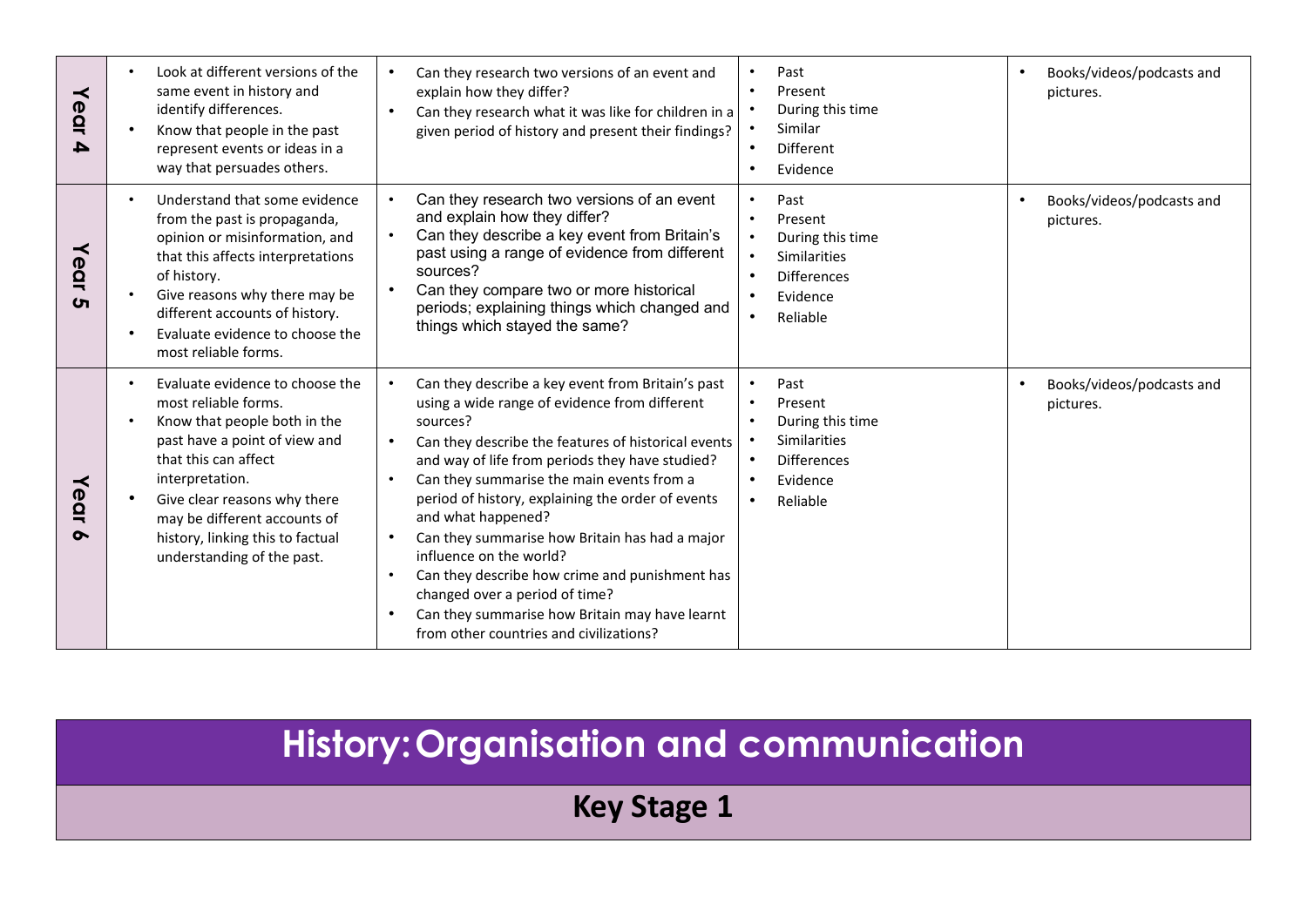| Describe objects, people or events in history.                                                                                                                                                                 |                                     |                                                                                                                                                                                                                                                                                       |                                                                                                                                                                                                                                                                                                                           |                                                                                     |                                                                                |
|----------------------------------------------------------------------------------------------------------------------------------------------------------------------------------------------------------------|-------------------------------------|---------------------------------------------------------------------------------------------------------------------------------------------------------------------------------------------------------------------------------------------------------------------------------------|---------------------------------------------------------------------------------------------------------------------------------------------------------------------------------------------------------------------------------------------------------------------------------------------------------------------------|-------------------------------------------------------------------------------------|--------------------------------------------------------------------------------|
| Use timelines to order events or objects or place significant people.<br>Communicate ideas about people, objects or events from the past in speaking, writing, drawing, role-play, storytelling and using ICT. |                                     |                                                                                                                                                                                                                                                                                       |                                                                                                                                                                                                                                                                                                                           |                                                                                     |                                                                                |
|                                                                                                                                                                                                                |                                     | Non-negotiable<br>Knowledge                                                                                                                                                                                                                                                           | <b>Success Criteria</b>                                                                                                                                                                                                                                                                                                   | <b>Vocabulary</b>                                                                   | <b>Resources</b>                                                               |
|                                                                                                                                                                                                                | ≺<br>ear                            | Sort events or objects into groups<br>(i.e. then and now.)<br>Use timelines to order events or let<br>objects.<br>Talk, write and draw about things •<br>from the past.                                                                                                               | Can they explain how some people have helped us<br>to have better lives?<br>Can they explain what an object from the past might<br>have been used for?<br>Can they give examples of things that were different<br>when their grandparents were children?<br>Can they recognise that some objects belonged to<br>the past? | Then<br>Now<br><b>Before</b><br>After<br>Because<br>Old<br><b>New</b>               | Books/videos/podcasts and<br>pictures.<br>Laptops/tablets/computers<br>and IWB |
|                                                                                                                                                                                                                | ≺<br>ear<br>$\overline{\mathbf{v}}$ | Describe objects, people or<br>events in history.<br>Use timelines to order events<br>or objects or place significant<br>people.<br>Communicate ideas about<br>people, objects or events from<br>the past in speaking, writing,<br>drawing, role-play, storytelling<br>and using ICT. | Can they describe events from the past using dates<br>when things happened?<br>Can they research the life of a famous person from<br>the past using different sources of evidence?<br>Can they recount the life of someone famous from<br>Britain who lived in the past?                                                  | Then<br><b>Now</b><br><b>Before</b><br>After<br><b>Because</b><br>Old<br><b>New</b> | Laptops/tablets/computers and<br>$\bullet$<br><b>IWB</b>                       |

| Key Stage 2                                                                                                                                                                                                                               |                         |                   |                  |  |
|-------------------------------------------------------------------------------------------------------------------------------------------------------------------------------------------------------------------------------------------|-------------------------|-------------------|------------------|--|
| Communicate ideas about from the past using different genres of writing, drawing, diagrams, data-handling, drama role-play, storytelling and using ICT.<br>Plan and present a self-directed project or research about the studied period. |                         |                   |                  |  |
| Non-negotiable knowledge                                                                                                                                                                                                                  | <b>Success Criteria</b> | <b>Vocabulary</b> | <b>Resources</b> |  |